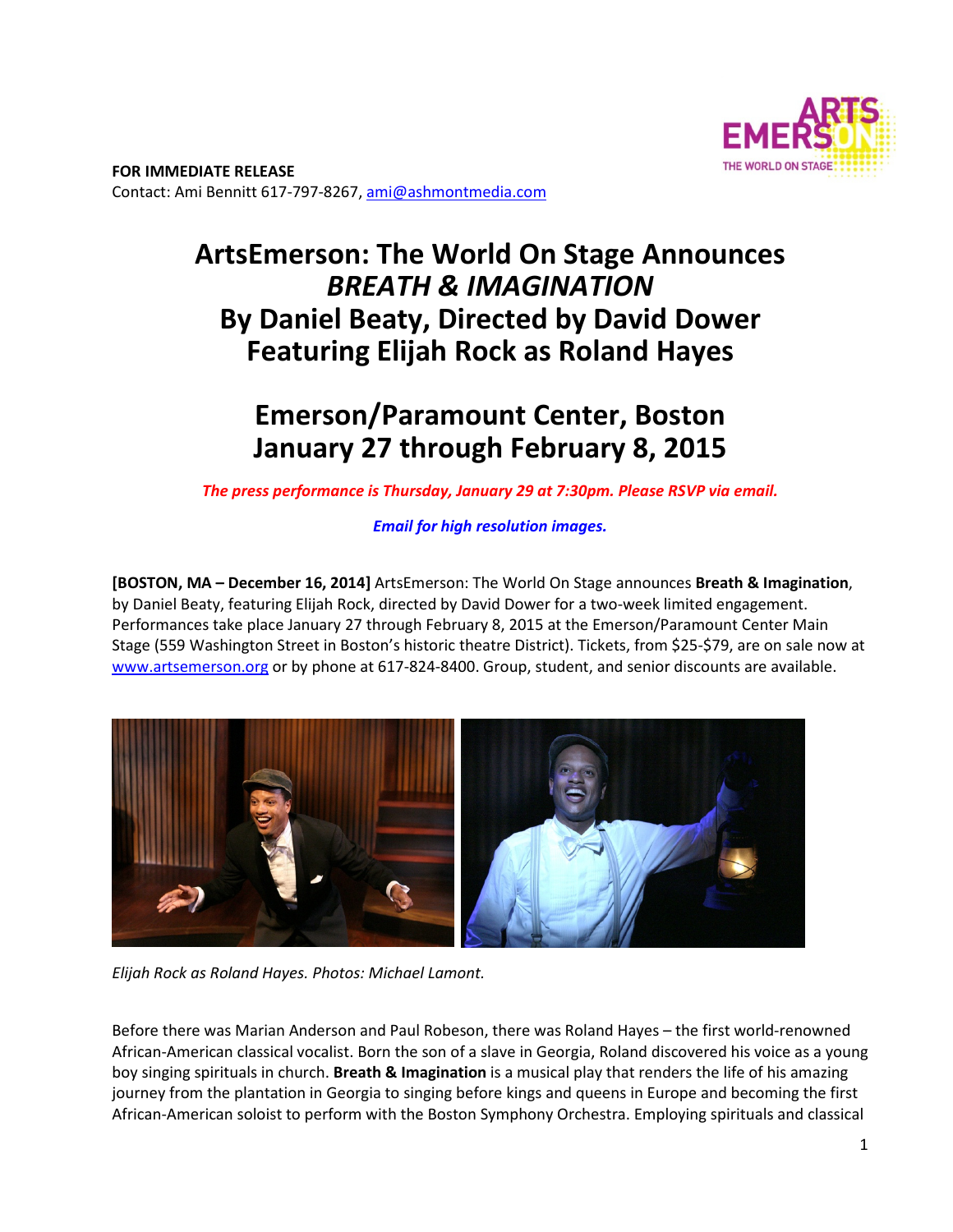music, **Breath & Imagination** is an inspirational exploration of one man's determination to be an artist despite seemingly insurmountable odds. Created by celebrated artist Daniel Beaty (**Emergency**) and starring award‐winning actor Elijah Rock— reprising his role as Roland Hayes for which he received the NAACP Theatre Award for Best Performer in 2014.

## **About Elijah Rock**

Born and raised in Cleveland, Ohio, Elijah Rock is an award‐winning actor, singer, writer, producer and entrepreneur. He is the 2014 NAACP Theatre Award recipient for Best Male Equity performer in **Breath & Imagination** staged in Burbank, CA. Latest credits include Rock as a recurring guest star in the second season of *Masters of Sex* (Showtime). Rock's short film *Lunch with Jeremiah* is currently making the film festival rounds and he is co‐producing and starring in the biopic film *Lincoln Perry* to be directed by the award‐ winning writer/director, Antwone Fisher. As a recording artist, he released *Elijah Rock Preacher of Love. Vol 1.*, *That First Time,* and *Elijah Rock LIVE in Hollywood*. Also a professional tap dancer, Rock resides both in California and New York.

### **About Playwright Daniel Beaty**

Daniel Beaty is an award‐winning actor, singer, writer, and motivational speaker. His critically acclaimed plays *Through the Night,* **Emergency***, Mr. Joy,* and *The Tallest Tree in the Forest - Paul Robeson*, have been performed at venues ranging from Lincoln Center to the White House, and garnered numerous awards including an Obie Award for writing and performance and two NAACP Theater Awards. Beaty has worked throughout the U.S., Europe, and Africa speaking and performing on programs with luminaries such as Deepak Chopra, Hill Harper, Jill Scott, Donnie McClurkin, and Ruby Dee. In fall 2013, Beaty launched a nationwide initiative using the tools of storytelling to help individuals and communities heal trauma funded by W.K. Kellogg and Ford Foundations among others. He holds a BA with Honors in English and Music from Yale University and an MFA in Acting from the American Conservatory Theatre. His poem *Knock Knock* became an internet sensation receiving millions of views and has been transformed into a children's book, also titled *Knock Knock*, published by Little Brown Books. Penguin‐Random House published his empowerment book *Transforming Pain to Power* in March 2014.

#### **About Director David Dower**

Before joining ArtsEmerson in the spring of 2012, David Dower spent six seasons as Associate Artistic Director at Arena Stage, where he directed the Artistic Development team and founded the American Voices New Play Institute (AVNPI), the precursor to The Center for the Theater Commons now located at Emerson College. He served as the Artistic Producer on Arena's offerings from 2007 ‐ 2011, including the Tony/Pulitzer‐winning *Next to Normal*. Prior to joining Arena he was the founding Artistic Director of The Z Space (a theatre development center focused on new plays) and a founder of its predecessor, the producing ensemble The Z Collective, both in San Francisco. He has directed plays around the country, including at Arena Stage, Berkeley Repertory Theatre, Seattle's Intiman, and dozens of world premiere productions in the Bay Area.

#### **Breath & Imagination**

JAN 27 – FEB 8, 2015 Featuring Elijah Rock Written by Daniel Beaty Directed by David Dower Emerson/Paramount Center Main Stage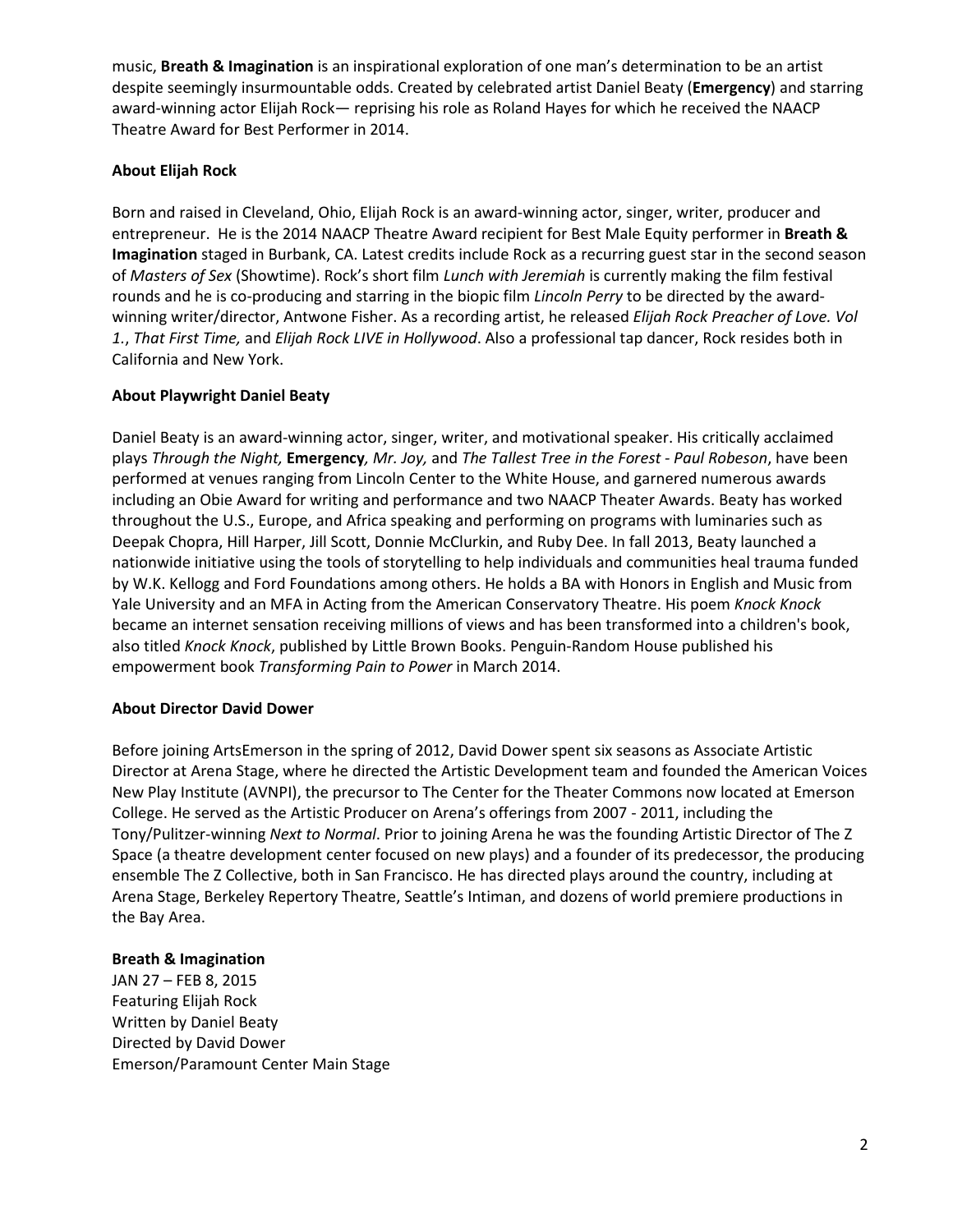### **Performance Schedule**

| 7:30PM  |
|---------|
| 7:00PM  |
| 7:30PM  |
| 8:00PM  |
| 8:00PM  |
| 2:00PM  |
| 7:30PM  |
| 7:00PM  |
| 11:00AM |
| 7:30PM  |
| 8:00PM  |
| 8:00PM  |
| 2:00PM  |
|         |

## **2014-2015: ArtsEmerson's Fifth Anniversary Season at a Glance Click here to view the season video.**

| <b>Production</b>                       | <b>About</b>                                                       | Company/Artist           |
|-----------------------------------------|--------------------------------------------------------------------|--------------------------|
| <b>Breath &amp; Imagination</b>         | The musical and heartfelt story of Roland Hayes'                   | Daniel Beaty             |
| Jan 27 - Feb 8, 2015                    | journey from the son of a slave to a world-                        |                          |
| Emerson/Paramount Center                | renowned opera singer and the first African-                       | Featuring Elijah Rock as |
| Boston, MA                              | American soloist to perform with the Boston<br>Symphony Orchestra. | <b>Roland Hayes</b>      |
| <b>Green Porno, Live On Stage</b>       | Adapted from the celebrated Sundance Channel                       | Les Visiteurs du Soir    |
| Feb 13-15, 2015                         | series, Art-house luminary Isabella Rossellini                     | Starring Isabella        |
| Emerson/Cutler Majestic Theatre         | reveals the surprisingly kinky and confounding                     | Rossellini               |
| Co-presented with World                 | mating rituals of insects and marine life in this                  |                          |
| Music/CRASHarts                         | cheeky, delightful zoology lesson and one-                         |                          |
|                                         | woman show.                                                        |                          |
| New York, NY                            |                                                                    |                          |
| <b>Tristan &amp; Yseult</b>             | A thrill ride of a production that marries                         | Kneehigh                 |
| March 5-15, 2015                        | gorgeous live music and jaw-dropping                               |                          |
| Emerson/Cutler Majestic Theatre         | theatricality, Kneeigh brings their glorious                       |                          |
|                                         | adaptation of the epic ancient love tale for an                    |                          |
| Cornwall, United Kingdom                | irresistible night of love and forbidden desires.                  |                          |
| The Muse and Morros: 30 Years of        |                                                                    | <b>Culture Clash</b>     |
| <b>Revolutionary Comedy Re-mastered</b> | The three-man comic hurricane that is Culture                      |                          |
|                                         | Clash returns to Boston to celebrate their 30th                    |                          |
| March 11 - 29, 2015                     | anniversary as the most prominent Latino                           |                          |
| Emerson/Paramount Center                | performance troupe in the country.                                 |                          |
| Los Angeles, CA                         |                                                                    |                          |
| <b>Ulysses on Bottles</b>               | North American premiere of Gilad Evron's                           | Israeli Stage            |
|                                         | poetic and poignant examination of lives in                        |                          |
| April 9 - 25, 2015                      | conflict through the story of two unlikely                         |                          |